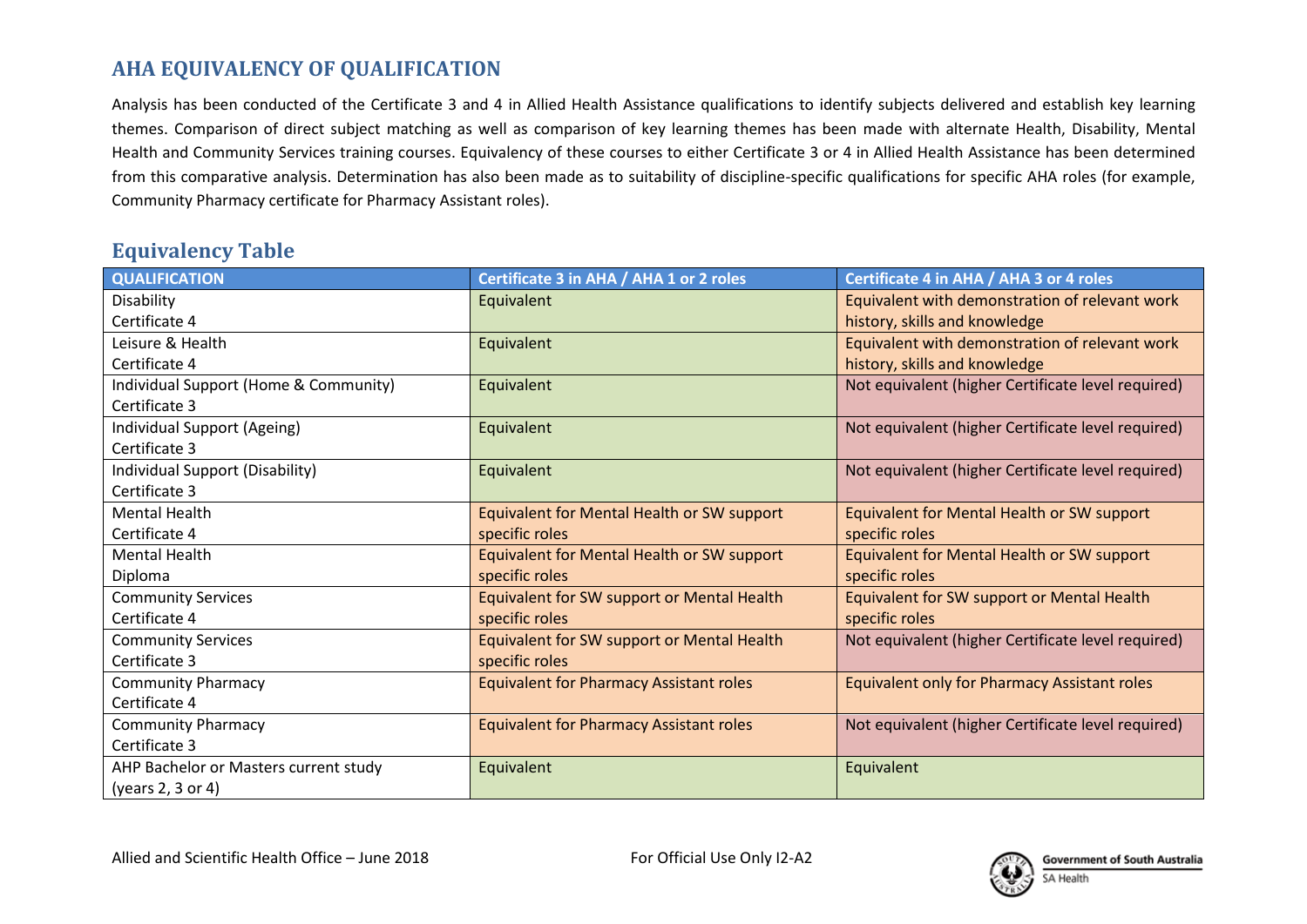| <b>Course Details: ALLIED HEALTH ASSISTANCE</b> |                                                                      |                       |         |                             |  |  |
|-------------------------------------------------|----------------------------------------------------------------------|-----------------------|---------|-----------------------------|--|--|
| <b>COURSE</b>                                   | <b>CORE STUDY</b>                                                    | <b>Learning Theme</b> | % Match | <b>Learning Theme Match</b> |  |  |
| AHA                                             | Core                                                                 |                       | N/A     | N/A                         |  |  |
| Certificate 3                                   | Assist with allied health program                                    | AH/Healthcare         |         |                             |  |  |
| (HLT33015)                                      | Communicate and work in health or community services                 | Communication         |         |                             |  |  |
|                                                 | Comply with infection prevention and control policies and procedures | <b>WHS</b>            |         |                             |  |  |
| 6 months                                        | Interpret and apply medical terminology appropriately                | AH/Healthcare         |         |                             |  |  |
|                                                 | Maintain a high standard of service                                  | Professionalism       |         |                             |  |  |
|                                                 | Participate in workplace health and safety                           | <b>WHS</b>            |         |                             |  |  |
|                                                 | Recognise healthy body systems                                       | AH/Healthcare         |         |                             |  |  |
|                                                 | Work with diverse people                                             | Communication         |         |                             |  |  |
|                                                 | Elective                                                             |                       |         |                             |  |  |
|                                                 | Contribute to effective workplace relationships                      | Communication         |         |                             |  |  |
|                                                 | Facilitate responsible behaviour                                     | <b>Client Support</b> |         |                             |  |  |
|                                                 | Follow basic food safety practices                                   | <b>WHS</b>            |         |                             |  |  |
|                                                 | Organise personal work priorities and development                    | Professionalism       |         |                             |  |  |
|                                                 | Organise workplace information                                       | Professionalism       |         |                             |  |  |
|                                                 | Promote Aboriginal and/or Torres Strait Islander cultural safety     | <b>Client Support</b> |         |                             |  |  |
|                                                 | Provide individualised support                                       | <b>Client Support</b> |         |                             |  |  |
|                                                 | Respond effectively to behaviours of concern                         | <b>Client Support</b> |         |                             |  |  |
|                                                 | <b>Transport individuals</b>                                         | <b>Client Support</b> |         |                             |  |  |
|                                                 | Work legally and ethically                                           | Professionalism       |         |                             |  |  |
| <b>AHA</b>                                      | Core                                                                 |                       | N/A     | N/A                         |  |  |
| Certificate 4                                   | Communicate and work in health or community services                 | Communication         |         |                             |  |  |
| (HLT43015)                                      | Confirm physical health status                                       | AH/Healthcare         |         |                             |  |  |
|                                                 | Follow safe work practices for direct client care                    | <b>WHS</b>            |         |                             |  |  |
| 12 months                                       | Interpret and apply medical terminology appropriately                | AH/Healthcare         |         |                             |  |  |
|                                                 | Manage legal and ethical compliance                                  | Professionalism       |         |                             |  |  |
|                                                 | Recognise healthy body systems                                       | AH/Healthcare         |         |                             |  |  |
|                                                 | Work with diverse people                                             | Communication         |         |                             |  |  |
|                                                 | Elective                                                             |                       |         |                             |  |  |
|                                                 | Assist with allied health program                                    | AH/Healthcare         |         |                             |  |  |
|                                                 | Assist with movement                                                 | AH/Healthcare         |         |                             |  |  |
|                                                 | Assist with the development and maintenance of client functional     | <b>Client Support</b> |         |                             |  |  |
|                                                 | status                                                               | AH/Healthcare         |         |                             |  |  |
|                                                 | Deliver and monitor client specific physiotherapy programs           | <b>WHS</b>            |         |                             |  |  |
|                                                 | Follow basic food safety practices                                   | <b>Client Support</b> |         |                             |  |  |

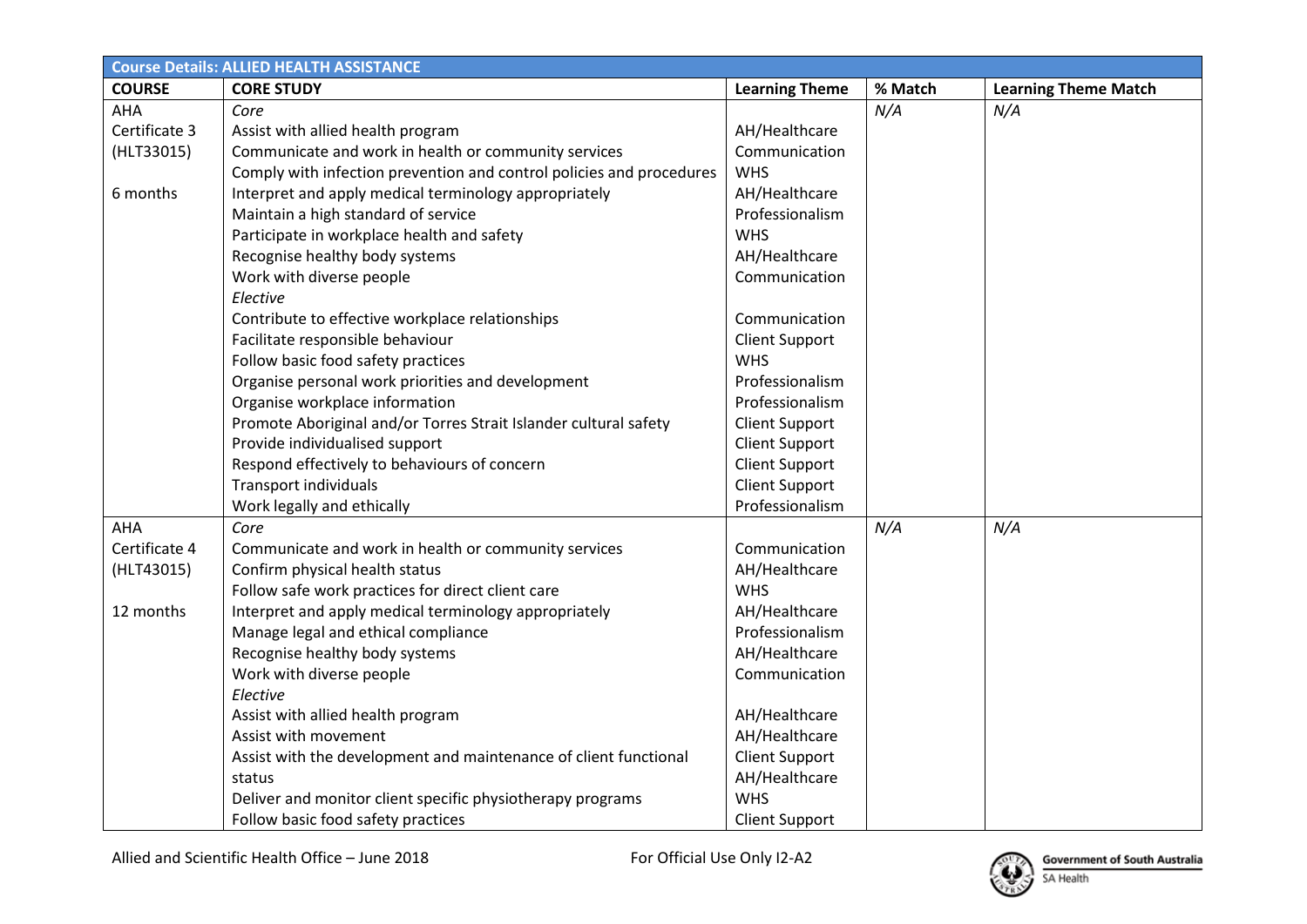| Promote Aboriginal and/or Torres Strait Islander cultural safety  | <b>WHS</b>            |
|-------------------------------------------------------------------|-----------------------|
| Provide first aid                                                 | <b>Client Support</b> |
| Support client independence and community participation           | AH/Healthcare         |
| Support the delivery and monitoring of physiotherapy programs for | AH/Healthcare         |
| mobility                                                          | <b>Client Support</b> |
| Support the fitting of assistive equipment                        |                       |
| Work within a community rehabilitation environment                |                       |

## **HEALTH, DISABILITY & INDIVIDUAL SUPPORT COURSES**

| Learning Themes Comparison Matrix: HEALTH, DISABILITY AND INDIVIDUAL SUPPORT |               |               |               |                  |                           |                           |                           |  |  |
|------------------------------------------------------------------------------|---------------|---------------|---------------|------------------|---------------------------|---------------------------|---------------------------|--|--|
| Key Learning Theme                                                           | AHA           | AHA           | Disability    | Leisure & Health | <b>Individual Support</b> | <b>Individual Support</b> | <b>Individual Support</b> |  |  |
|                                                                              | Certificate 3 | Certificate 4 | Certificate 4 | Certificate 4    | (Home & Comm)             | (Ageing)                  | (Disability)              |  |  |
|                                                                              |               |               |               |                  | Certificate 3             | Certificate 3             | Certificate 3             |  |  |
| Allied Health & Healthcare                                                   | 3 modules     | modules       | 3 modules     | 3 modules        | 3 modules                 | 3 modules                 | 2 modules                 |  |  |
| Communication                                                                | 3 modules     | 2 modules     | 2 modules     | 2 modules        | 3 modules                 | 3 modules                 | 3 modules                 |  |  |
| <b>Work Health Safety</b>                                                    | 3 modules     | 3 modules     | 2 modules     | 2 modules        | 4 modules                 | 4 modules                 | 3 modules                 |  |  |
| Professionalism                                                              | 4 modules     | 1 modules     | 2 modules     | 3 modules        | 1 modules                 | 1 modules                 | 2 modules                 |  |  |
| <b>Client Support</b>                                                        | 5 modules     | 5 modules     | 8 modules     | 8 modules        | 7 modules                 | 5 modules                 | 5 modules                 |  |  |

| Course Details & Match to AHA Programs: HEALTH, DISABILITY & INDIVIDUAL SUPPORT |                                                                |                       |             |                             |  |  |
|---------------------------------------------------------------------------------|----------------------------------------------------------------|-----------------------|-------------|-----------------------------|--|--|
| <b>COURSE</b>                                                                   | <b>CORE STUDY</b>                                              | <b>Learning Theme</b> | % Match     | <b>Learning Theme Match</b> |  |  |
| Disability                                                                      | Core                                                           |                       | 33% subject | High match to Cert 3 AHA    |  |  |
| Certificate 4                                                                   | Develop and provide person-centred service responses           | <b>Client Support</b> | match with  | Moderate match to Cert 4    |  |  |
| (CHC43115)                                                                      | Facilitate community participation and social inclusion        | <b>Client Support</b> | Cert 3 AHA  | AHA.                        |  |  |
|                                                                                 | Facilitate ongoing skills development using a person centred   | <b>Client Support</b> |             |                             |  |  |
| 24 months                                                                       | approach                                                       | <b>Client Support</b> |             | Recommend as equivalent     |  |  |
|                                                                                 | Facilitate the empowerment of people with disability           | <b>Client Support</b> |             | to Cert 3 AHA for           |  |  |
|                                                                                 | Follow established person-centred behaviour supports           | <b>WHS</b>            |             | appointment to AHA 1 or 2   |  |  |
|                                                                                 | Follow safe work practices for direct client care (IV)         | Professionalism       |             | roles.                      |  |  |
|                                                                                 | Manage legal and ethical compliance (IV)                       | <b>Client Support</b> |             |                             |  |  |
|                                                                                 | Provide individualised support (III)                           | <b>Client Support</b> |             | Can be considered           |  |  |
|                                                                                 | Provide person-centred services to people with disability with | AH/Healthcare         |             | equivalent to Cert 4 AHA in |  |  |
|                                                                                 | complex needs                                                  | Communication         |             | conjunction with suitable   |  |  |
|                                                                                 | Recognise healthy body systems (IV)                            |                       |             | prior workplace experience  |  |  |
|                                                                                 | Work with diverse people (IV)                                  | AH/Healthcare         |             | or other demonstrated       |  |  |

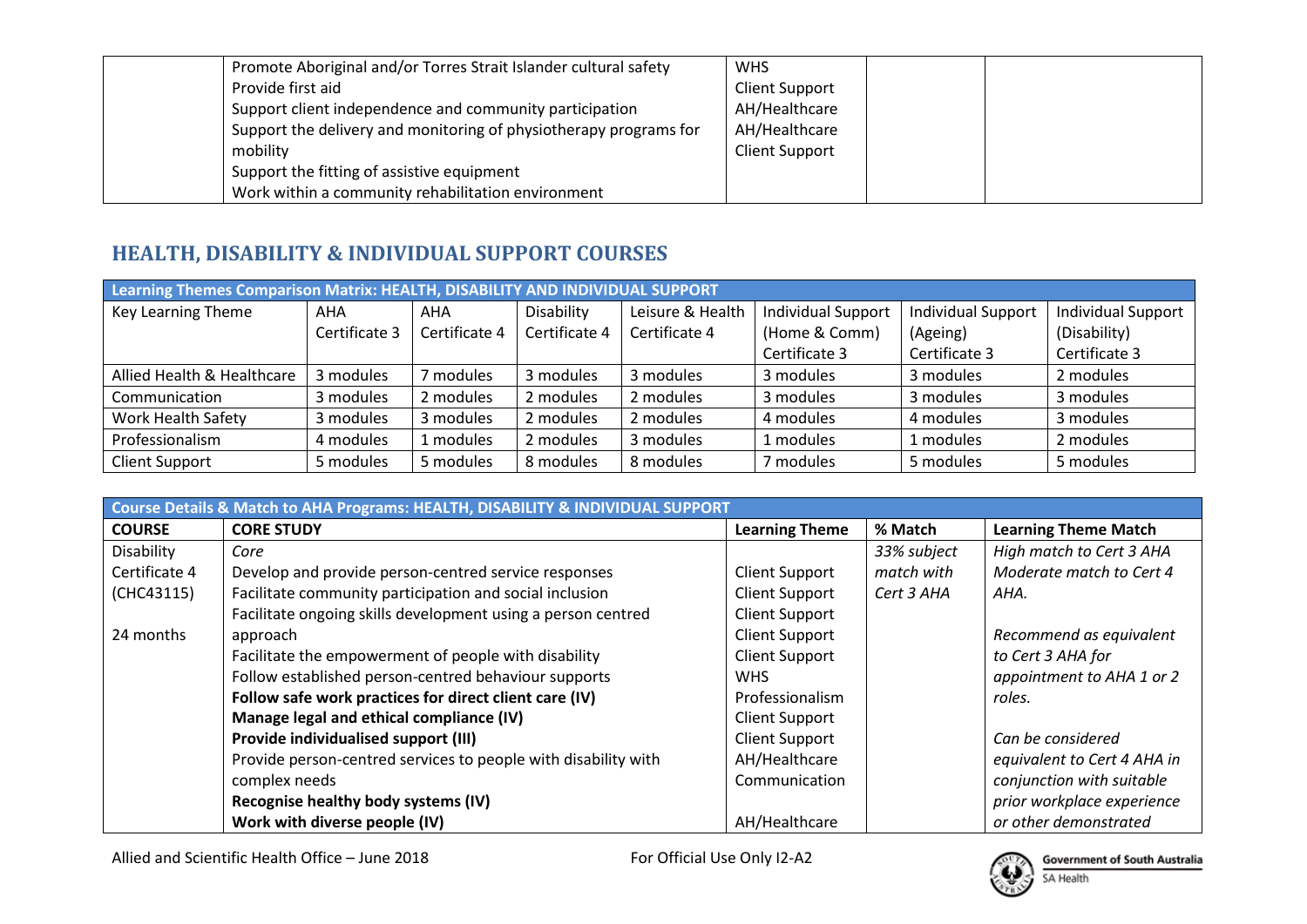|               | Elective                                                             | <b>Client Support</b> |             | skills/knowledge.           |
|---------------|----------------------------------------------------------------------|-----------------------|-------------|-----------------------------|
|               | Communicate using augmentative and alternative communication         | <b>WHS</b>            |             |                             |
|               | strategies                                                           | Professionalism       |             |                             |
|               | Facilitate the interests and rights of clients                       | AH/Healthcare         |             |                             |
|               | Provide first aid (IV)                                               | Communication         |             |                             |
|               | Reflect on and improve own professional practice                     |                       |             |                             |
|               | Support individuals with autism spectrum disorder                    |                       |             |                             |
|               | Use communication to build relationships                             |                       |             |                             |
| Leisure and   | Core                                                                 |                       | 28% subject | High match to Cert 3 AHA    |
| Health        | Confirm physical health status (IV)                                  | AH/Healthcare         | match with  | Moderate match to Cert 4    |
| Certificate 4 | Contribute to leisure and health programming                         | AH/Healthcare         | Cert 4 AHA  | AHA.                        |
| (CHC43415)    | Follow safe work practices for direct client care (IV)               | <b>WHS</b>            |             |                             |
|               | Incorporate lifespan development and sociological concepts into      | AH/Healthcare         |             | Recommend as equivalent     |
| 24 months     | leisure and health programming                                       |                       |             | to Cert 3 AHA for           |
|               | Participate in planning leisure and health programs for clients with | <b>Client Support</b> |             | appointment to AHA 1 or 2   |
|               | complex needs                                                        |                       |             | roles.                      |
|               | Participate in planning, implementation and monitoring of individual | <b>Client Support</b> |             |                             |
|               | leisure and health                                                   |                       |             | Can be considered           |
|               | Reflect on and improve own professional practice                     | Professionalism       |             | equivalent to Cert 4 AHA in |
|               | Use communication to build relationships                             | Communication         |             | conjunction with suitable   |
|               | Work effectively in the leisure and health industries                | Professionalism       |             | prior workplace experience  |
|               | Work with diverse people (IV)                                        | Communication         |             | or other demonstrated       |
|               | Elective                                                             |                       |             | skills/knowledge.           |
|               | Contribute to ongoing skills development using a strengths-based     | <b>Client Support</b> |             |                             |
|               | approach                                                             | <b>Client Support</b> |             |                             |
|               | Facilitate the empowerment of older people                           | <b>WHS</b>            |             |                             |
|               | Provide first aid (IV)                                               | <b>Client Support</b> |             |                             |
|               | Provide individualised support                                       | <b>Client Support</b> |             |                             |
|               | Provide support to people living with dementia                       | <b>Client Support</b> |             |                             |
|               | Support community participation and social inclusion                 | <b>Client Support</b> |             |                             |
|               | Support independence and wellbeing                                   | Professionalism       |             |                             |
|               | <b>Work legally and ethically</b>                                    |                       |             |                             |
| Individual    | Core                                                                 |                       | 50% subject | Very High match to Cert 3   |
| Support       | Communicate and work in health or community services (III)           | Communication         | match with  | AH.                         |
| (Home and     | Follow safe work practices for direct client care (IV)               | <b>WHS</b>            | Cert 3 AHA  |                             |
| Community)    | Provide individualised support (III)                                 | <b>Client Support</b> |             | Recommend as equivalent     |
| Certificate 3 | Recognise healthy body systems (III)                                 | AH/Healthcare         |             | to Cert 3 AHA for           |

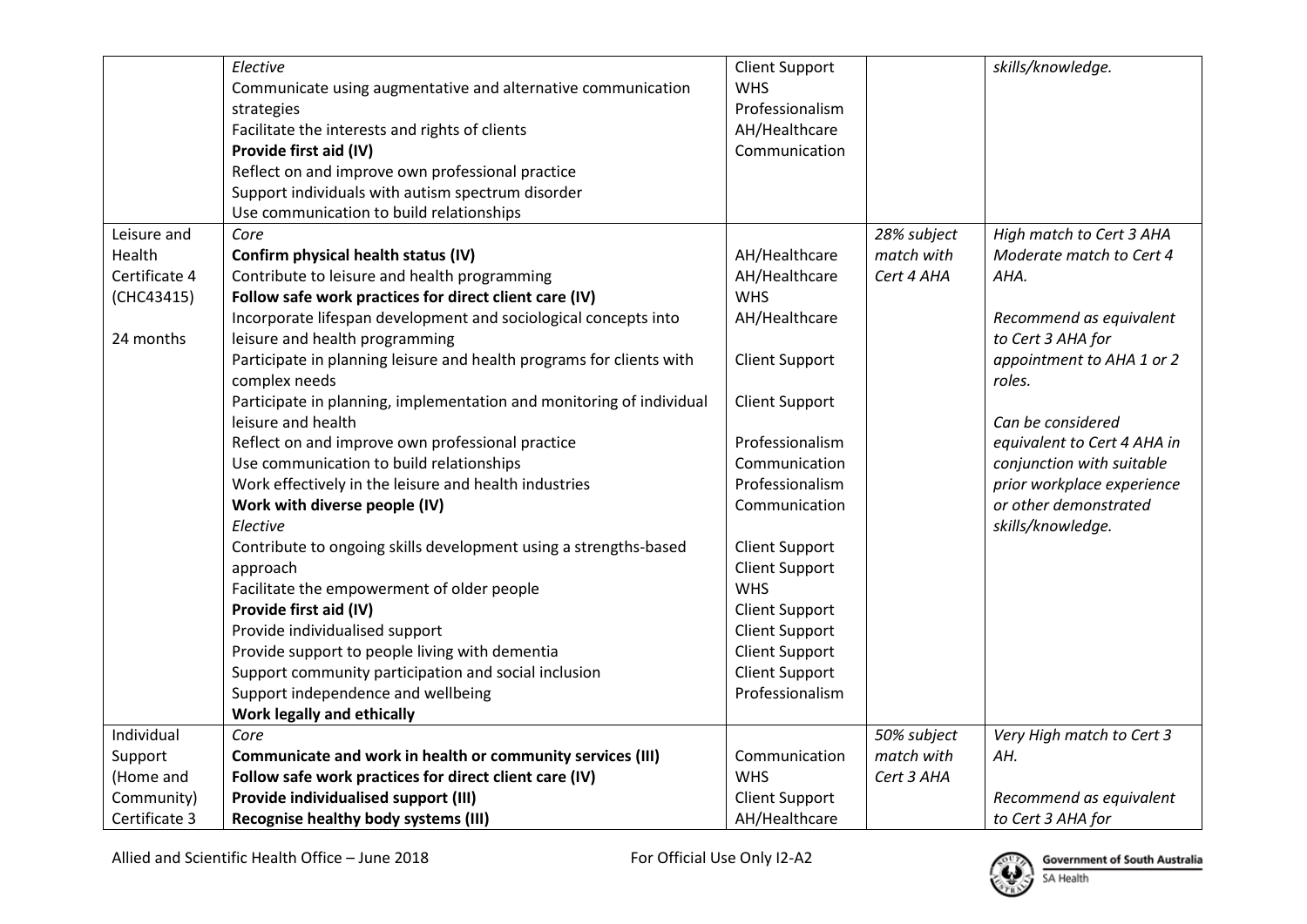|               | Support independence and wellbeing                         | <b>Client Support</b> |             | appointment to AHA 1 or 2 |
|---------------|------------------------------------------------------------|-----------------------|-------------|---------------------------|
| (CHC33015)    | <b>Work legally and ethically (III)</b>                    | Professionalism       |             | roles.                    |
|               | Work with diverse people (III)                             | Communication         |             |                           |
| 6 months      | Elective                                                   |                       |             |                           |
|               | Comply with infection prevention and control policies and  | <b>WHS</b>            |             |                           |
|               | procedures (III)                                           | <b>Client Support</b> |             |                           |
|               | Facilitate the empowerment of older people                 | <b>Client Support</b> |             |                           |
|               | Facilitate the empowerment of people with disability       | <b>WHS</b>            |             |                           |
|               | Follow basic food safety practices (III)                   | AH/Healthcare         |             |                           |
|               | Implement falls prevention strategies                      | <b>Client Support</b> |             |                           |
|               | Meet personal support needs                                | <b>WHS</b>            |             |                           |
|               | Provide first aid (IV)                                     | <b>Client Support</b> |             |                           |
|               | Provide home and community support services                | <b>Client Support</b> |             |                           |
|               | Provide support to people living with dementia             | AH/Healthcare         |             |                           |
|               | Support community participation and social inclusion       | Communication         |             |                           |
|               | Support relationships with carers and families             |                       |             |                           |
| Individual    | Core                                                       |                       | 50% subject | Very high match to Cert 3 |
| Support       | Communicate and work in health or community services (III) | Communication         | match with  | AHA.                      |
| (Ageing)      | Follow safe work practices for direct client care (IV)     | <b>WHS</b>            | Cert 3 AHA  |                           |
|               | Provide individualised support (III)                       | <b>Client Support</b> |             | Recommend as equivalent   |
| Certificate 3 | Recognise healthy body systems (III)                       | AH/Healthcare         |             | to Cert 3 AHA for         |
|               | Support independence and wellbeing                         | <b>Client Support</b> |             | appointment to AHA 1 or 2 |
| (CHC33015)    | <b>Work legally and ethically (III)</b>                    | Professionalism       |             | roles.                    |
|               | Work with diverse people (III)                             | Communication         |             |                           |
| 6 months      | Elective                                                   |                       |             |                           |
|               | Comply with infection prevention and control policies and  | <b>WHS</b>            |             |                           |
|               | procedures (III)                                           | AH/Healthcare         |             |                           |
|               | Deliver care services using a palliative approach          | <b>Client Support</b> |             |                           |
|               | Facilitate the empowerment of older people                 | <b>WHS</b>            |             |                           |
|               | Follow basic food safety practices (III)                   | AH/Healthcare         |             |                           |
|               | Implement falls prevention strategies                      | <b>Client Support</b> |             |                           |
|               | Meet personal support needs                                | <b>WHS</b>            |             |                           |
|               | Provide first aid (IV)                                     | <b>Client Support</b> |             |                           |
|               | Provide support to people living with dementia             | Communication         |             |                           |
|               | Support relationships with carers and families             |                       |             |                           |
| Individual    | Core                                                       |                       | 44% subject | High match to Cert 3 AHA. |
| Support       | Communicate and work in health or community services (III) | Communication         | match with  |                           |

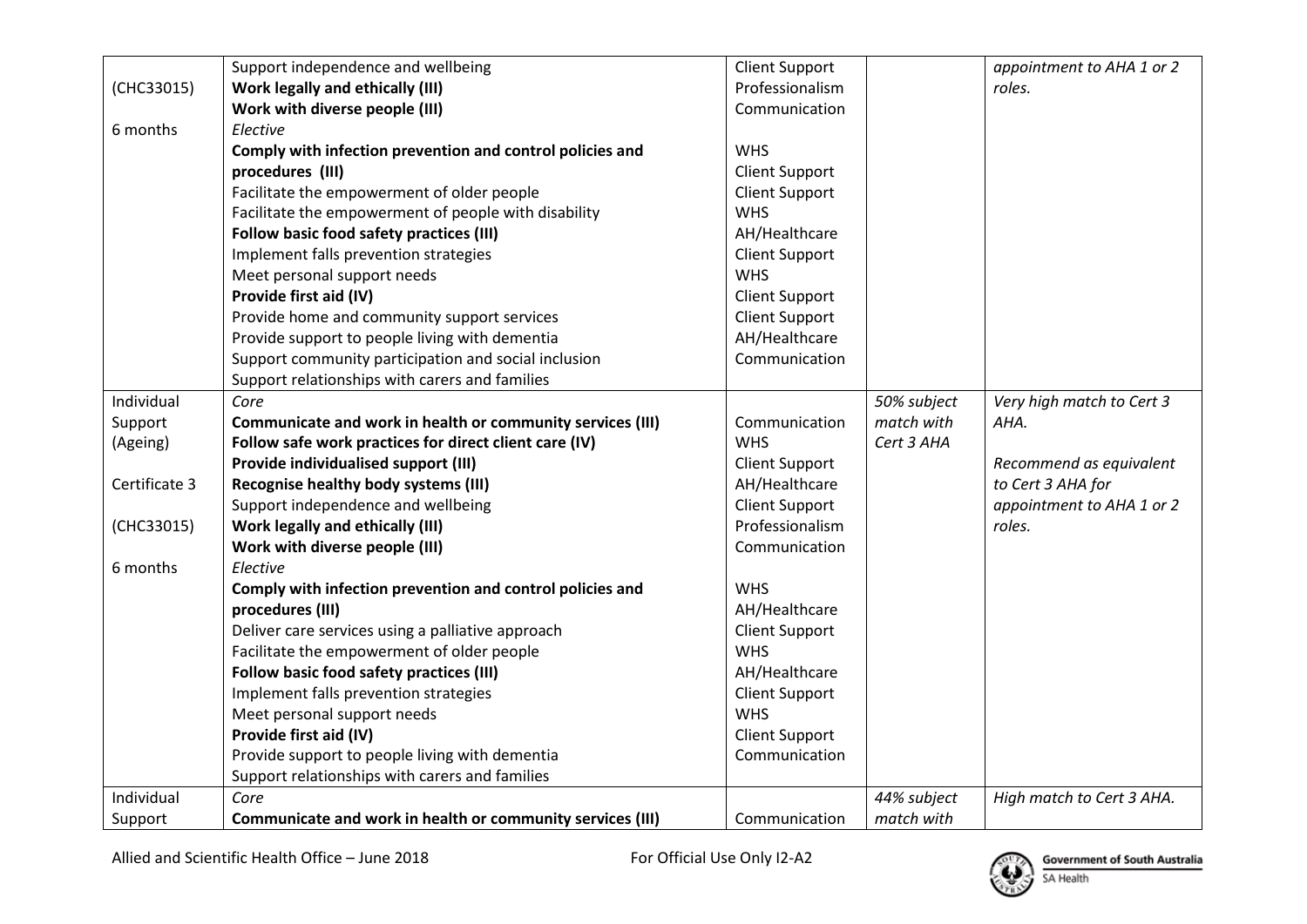| (Disability)  | Follow safe work practices for direct client care (IV)           | <b>WHS</b>            | Cert 3 AHA | Recommend as equivalent   |
|---------------|------------------------------------------------------------------|-----------------------|------------|---------------------------|
|               | Provide individualised support (III)                             | <b>Client Support</b> |            | to Cert 3 AHA for         |
| Certificate 3 | Recognise healthy body systems (III)                             | AH/Healthcare         |            | appointment to AHA 1 or 2 |
| (CHC33015)    | Support independence and wellbeing                               | <b>Client Support</b> |            | roles.                    |
|               | Work legally and ethically (III)                                 | Professionalism       |            |                           |
| 6 months      | Work with diverse people (III)                                   | Communication         |            |                           |
|               | <b>Electives</b>                                                 |                       |            |                           |
|               | Contribute to ongoing skills development using a strengths-based | <b>Client Support</b> |            |                           |
|               | approach                                                         | <b>Client Support</b> |            |                           |
|               | Facilitate the empowerment of people with disability             | <b>WHS</b>            |            |                           |
|               | Follow basic food safety practices (III)                         | Professionalism       |            |                           |
|               | Follow established person-centred behaviour supports             | <b>Client Support</b> |            |                           |
|               | Meet personal support needs                                      | <b>WHS</b>            |            |                           |
|               | Provide first aid (IV)                                           | AH/Healthcare         |            |                           |
|               | Support community participation and social inclusion             | Communication         |            |                           |
|               | Support relationships with carers and families                   |                       |            |                           |

## **MENTAL HEALTH & WELFARE COURSES**

| Learning Themes Comparison Matrix: MENTAL HEALTH & WELFARE |               |                          |               |                      |                           |                 |  |
|------------------------------------------------------------|---------------|--------------------------|---------------|----------------------|---------------------------|-----------------|--|
| Key Learning Theme                                         | <b>AHA</b>    | <b>AHA</b>               | Mental Health | <b>Mental Health</b> | <b>Community Services</b> | Community       |  |
|                                                            | Certificate 3 | Certificate 4            | Certificate 4 | Diploma              | Certificate 4             | <b>Services</b> |  |
|                                                            |               |                          |               |                      |                           | Certificate 3   |  |
| Allied Health & Healthcare                                 | 3 modules     | 7 modules                | 6 modules     | 4 modules            | 5 modules                 | 0 modules       |  |
| Communication                                              | 3 modules     | 2 modules                | 1 module      | 2 modules            | 2 modules                 | 2 modules       |  |
| <b>Work Health Safety</b>                                  | 3 modules     | 3 modules                | 1 module      | 1 module             | 3 modules                 | 2 modules       |  |
| Professionalism                                            | 4 modules     | 1 modules                | 1 module      | 1 module             | 2 modules                 | 2 modules       |  |
| <b>Client Support</b>                                      | 5 modules     | 5 modules                | 2 modules     | 3 modules            | 5 modules                 | 2 modules       |  |
| <b>MH Support</b>                                          |               |                          | 5 modules     | 7 modules            | 4 modules                 | 1 module        |  |
| Welfare                                                    |               | $\overline{\phantom{0}}$ | 1 module      | 1 module             | 13 modules                | 1 modules       |  |

| <b>Course Details &amp; Matching to AHA Programs: MENTAL HEALTH &amp; WELFARE</b> |                                                             |                       |             |                             |  |  |
|-----------------------------------------------------------------------------------|-------------------------------------------------------------|-----------------------|-------------|-----------------------------|--|--|
| <b>COURSE</b>                                                                     | <b>CORE STUDY</b>                                           | <b>Learning Theme</b> | % Match     | <b>Learning Theme Match</b> |  |  |
| Mental                                                                            | Core                                                        |                       | 22% subject | Low match with AHA          |  |  |
| Health                                                                            | Assess and promote social, emotional and physical wellbeing | AH/Healthcare         | match with  | Certificates.               |  |  |
| (CHC43315)                                                                        | Establish self-directed recovery relationships              | AH/Healthcare         | Cert 3 AHA  |                             |  |  |

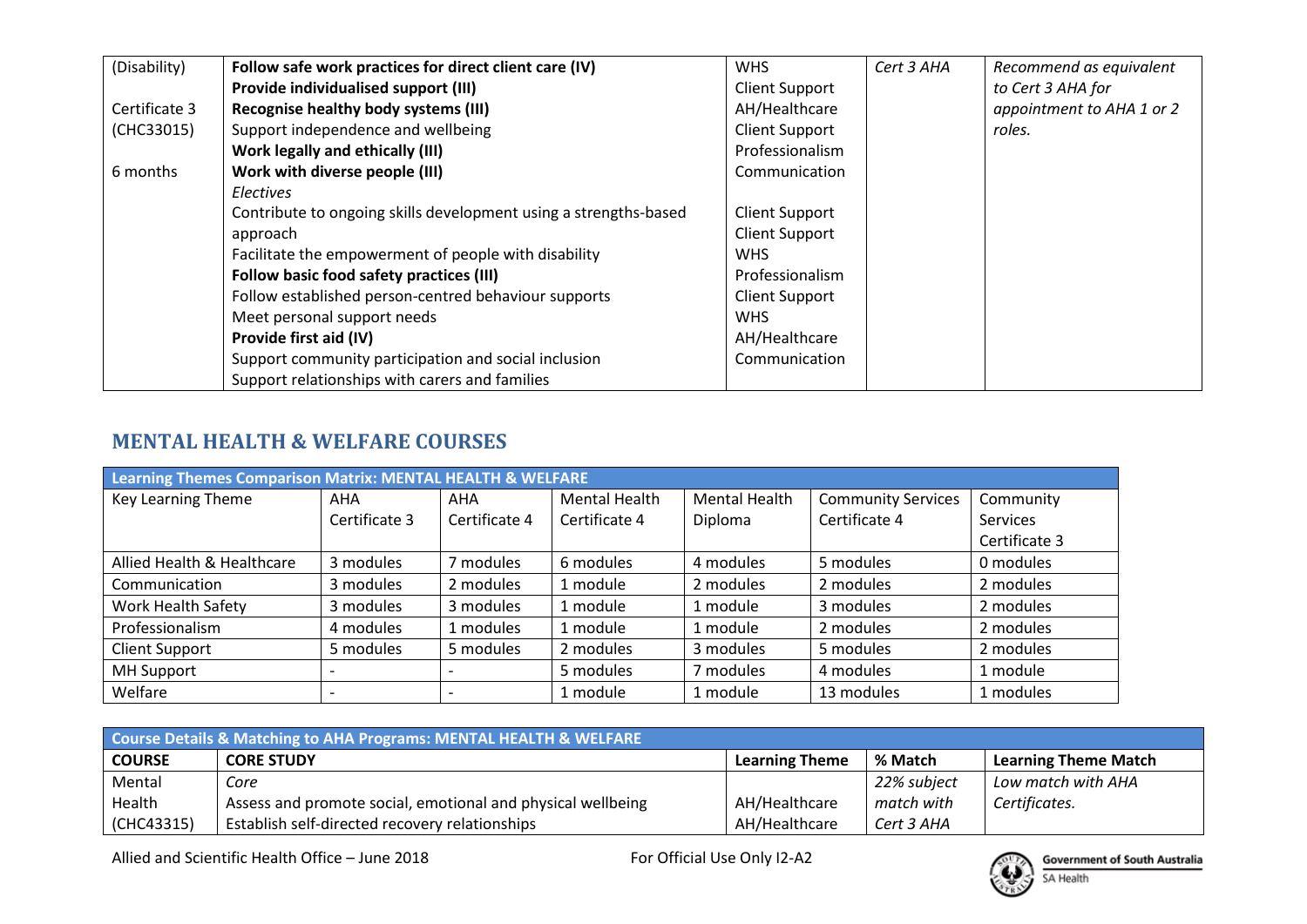|               | Participate in workplace health and safety (III)                       | <b>WHS</b>            |             | Very High applicability to    |
|---------------|------------------------------------------------------------------------|-----------------------|-------------|-------------------------------|
| Certificate 4 | Promote Aboriginal and/or Torres Strait Islander cultural safety (III) | <b>Client Support</b> |             | MH roles.                     |
|               | Promote and facilitate self-advocacy                                   | <b>Client Support</b> |             | Recommend to be accepted      |
| 12 months     | Provide recovery oriented mental health services                       | <b>MH Support</b>     |             | as suitable qualification for |
|               | Provide services to people with co-existing mental health and alcohol  | <b>MH Support</b>     |             | MH roles at AHA 1, 2, 3 or 4. |
|               | and other drugs issues                                                 |                       |             |                               |
|               | Work collaboratively with the care network and other services          | AH/Healthcare         |             | High applicability to SW      |
|               | effectively in trauma informed care                                    |                       |             | Support roles.                |
|               | <b>Work legally and ethically (III)</b>                                | Professionalism       |             | Recommend to be accepted      |
|               | Work with diverse people (III)                                         | Communication         |             | as suitable qualification for |
|               | Elective                                                               |                       |             | MH roles at AHA 1, 2, 3 or 4. |
|               | Assess co-existing needs                                               | AH/Healthcare         |             |                               |
|               | Facilitate community participation and social inclusion                | AH/Healthcare         |             |                               |
|               | Facilitate the recovery process with the person, family and carers     | <b>MH Support</b>     |             |                               |
|               | Increase the safety of individuals at risk of suicide                  | <b>MH Support</b>     |             |                               |
|               | Plan and conduct group activities                                      | AH/Healthcare         |             |                               |
|               | Recognise and respond appropriately to domestic and family violence    | Welfare               |             |                               |
|               | Recognise and respond to crisis situations                             | <b>MH Support</b>     |             |                               |
| Mental        | Core                                                                   |                       | 11% subject | Low match with AHA            |
| Health        | Assess and promote social, emotional and physical wellbeing            | AH/Healthcare         | match with  | Certificates.                 |
| (CHC53315)    | Establish self-directed recovery relationships                         | AH/Healthcare         | Cert 3 AHA  |                               |
|               | Implement recovery oriented approaches to complexity                   | <b>MH Support</b>     |             | Very High applicability to    |
| Diploma       | Implement trauma informed care                                         | <b>MH Support</b>     |             | MH roles.                     |
|               | Manage work health and safety                                          | <b>WHS</b>            |             | Recommend to be accepted      |
| 24 months     | Promote Aboriginal and/or Torres Strait Islander cultural safety (III) | <b>Client Support</b> |             | as suitable qualification for |
|               | Early intervention, health prevention and promotion programs           | AH/Healthcare         |             | MH roles at AHA 1, 2, 3 or 4. |
|               | Provide recovery oriented mental health services                       | <b>MH Support</b>     |             |                               |
|               | Provide services to people with co-existing mental health and alcohol  | <b>MH Support</b>     |             | High applicability to SW      |
|               | and other drugs issues                                                 |                       |             | Support roles.                |
|               | Provide support to develop wellness plans and advanced directives      | <b>Client Support</b> |             | Recommend to be accepted      |
|               | Provide systems advocacy services                                      | <b>Client Support</b> |             | as suitable qualification for |
|               | Reflect on and improve own professional practice                       | Professionalism       |             | SW support roles at AHA 1,    |
|               | Research and apply evidence to practice                                | Professionalism       |             | 2, 3 or 4.                    |
|               | Work collaboratively with the care network and other services          | AH/Healthcare         |             |                               |
|               | Work with diverse people (III)                                         | Communication         |             |                               |
|               | Elective                                                               |                       |             |                               |
|               | Facilitate the recovery process with the person, family and carers     | <b>MH Support</b>     |             |                               |

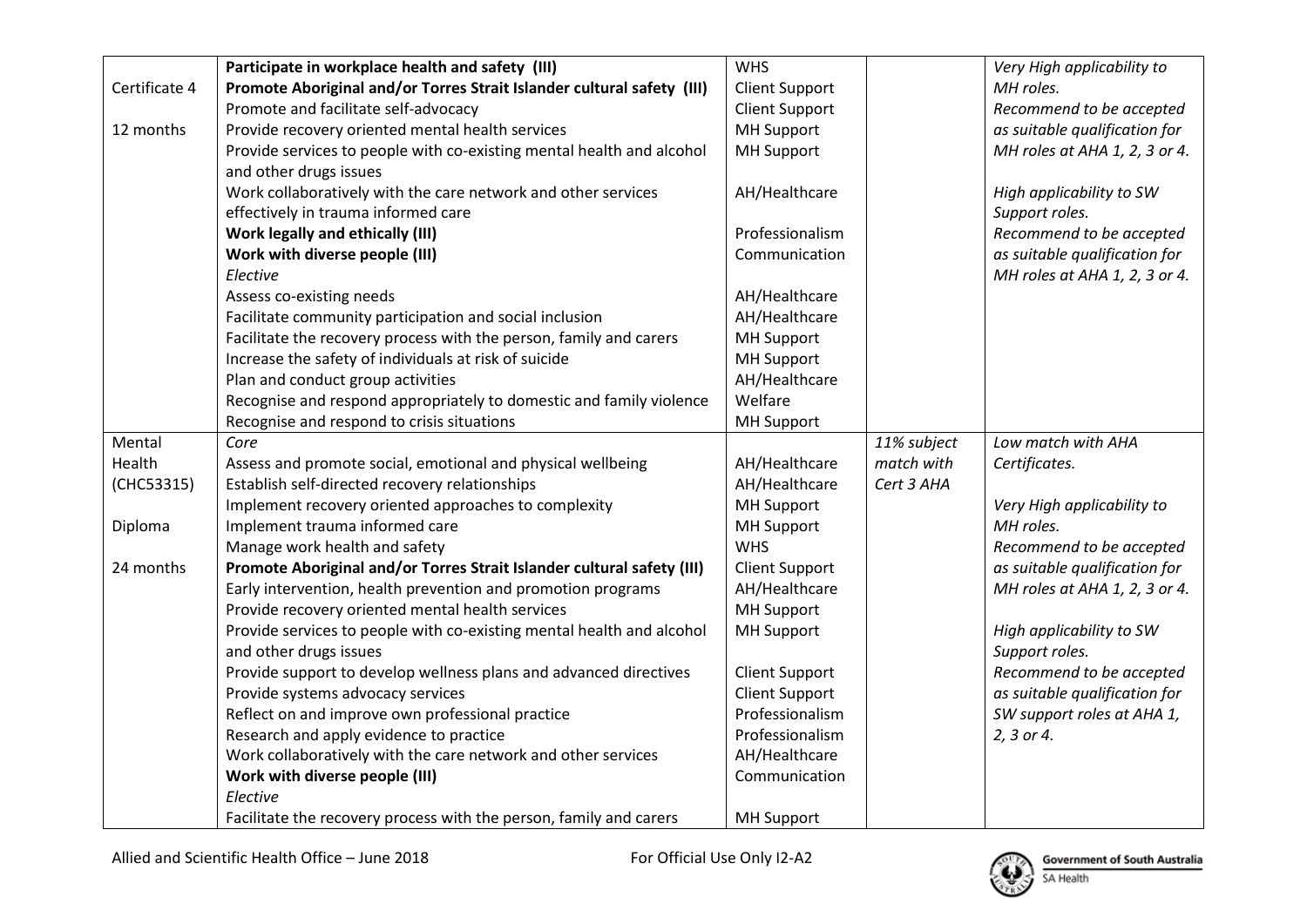|               | Increase the safety of individuals at risk of suicide                  | <b>MH Support</b>     |             |                               |
|---------------|------------------------------------------------------------------------|-----------------------|-------------|-------------------------------|
|               | Provide advanced interventions to meet the needs of clients with       | Welfare               |             |                               |
|               | alcohol and other drugs issues and respond appropriately to domestic   |                       |             |                               |
|               | and family violence                                                    | <b>MH Support</b>     |             |                               |
|               | Support counselling clients in decision-making processes               |                       |             |                               |
| Community     | Core                                                                   |                       | 27% subject | Low match with AHA            |
| Services      | Assess co-existing needs                                               | AH/Healthcare         | match with  | Certificates.                 |
| (CHC42015)    | Develop and maintain networks and collaborative partnerships           | AH/Healthcare         | Cert 3 AHA  | Very High applicability to SW |
|               | Facilitate the interests and rights of clients                         | <b>Client Support</b> |             | support roles.                |
| Certificate 4 | Maintain work health and safety (III)                                  | <b>WHS</b>            |             | Recommend to be accepted      |
|               | Use communication to build relationships                               | Communication         |             | as suitable qualification for |
| 12 months     | <b>Work legally and ethically (III)</b>                                | <b>WHS</b>            |             | SW support roles at AHA 1,    |
|               | Work with diverse people (III)                                         | Professionalism       |             | 2, 3 or 4.                    |
|               | Elective                                                               |                       |             | High applicability to MH      |
|               | Communicate and work in health or community services                   | Communication         |             | roles.                        |
|               | Confirm client developmental status                                    | AH/Healthcare         |             | Recommend to be accepted      |
|               | Develop and implement service programs                                 | Welfare               |             | as suitable qualification for |
|               | Develop and provide person-centred service responses                   | Welfare               |             | MH roles at AHA 1, 2, 3 or 4. |
|               | Develop, facilitate and review all aspects of case management          | Welfare               |             |                               |
|               | Facilitate family intervention strategies                              | Welfare               |             |                               |
|               | Facilitate responsible behaviour (III)                                 | <b>Client Support</b> |             |                               |
|               | Identify and respond to children and young people at risk              | Welfare               |             |                               |
|               | Implement case management practice                                     | Welfare               |             |                               |
|               | Increase the safety of individuals at risk of suicide                  | <b>MH Support</b>     |             |                               |
|               | Plan and conduct group activities                                      | AH/Healthcare         |             |                               |
|               | Promote Aboriginal and/or Torres Strait Islander cultural safety (III) | <b>Client Support</b> |             |                               |
|               | Provide advocacy and representation services                           | Welfare               |             |                               |
|               | Provide first aid (IV)                                                 | <b>WHS</b>            |             |                               |
|               | Provide parenting, health and well-being education                     | Welfare               |             |                               |
|               | Provide person-centred services to people with disability with complex | AH/Healthcare         |             |                               |
|               | needs                                                                  | <b>MH Support</b>     |             |                               |
|               | Provide recovery oriented mental health services                       | <b>MH Support</b>     |             |                               |
|               | Provide services to people with co-existing mental health and alcohol  |                       |             |                               |
|               | and other drugs issues                                                 | Welfare               |             |                               |
|               | Recognise and respond appropriately to domestic and family violence    | Professionalism       |             |                               |
|               | Research and apply evidence to practice                                | <b>Client Support</b> |             |                               |